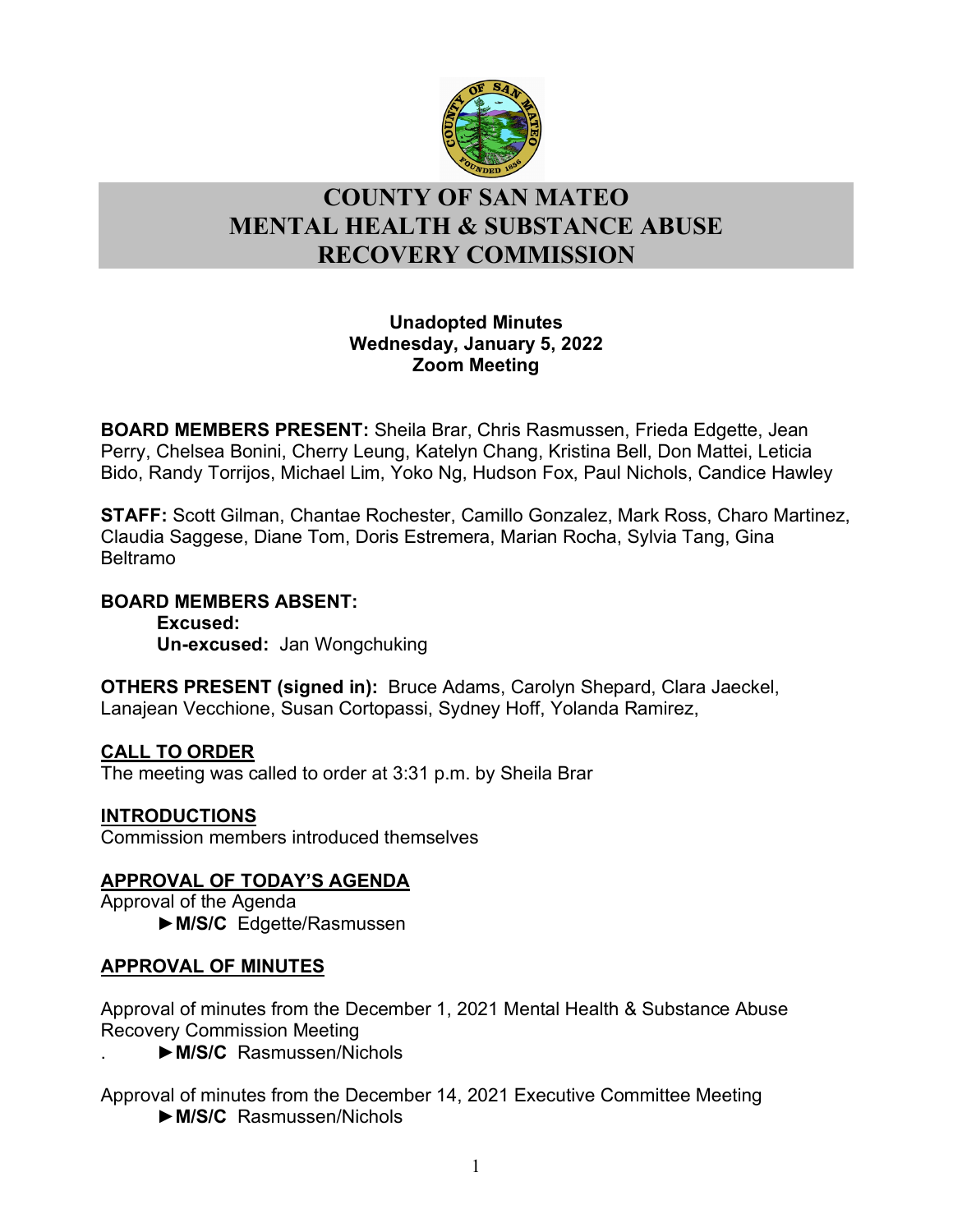## **Correspondence, Announcements, and Public Comment**

Sheila Brar

Thank you to Captain Bell and her team for an incredibly well run San Mateo County buyback program that happened last month. We've seen that the firearm buyback is part of the Suicide Preventions larger framework and during the event a lot of Suicide Prevention material was distributed.

Jean Perry

The San Mateo County Commission on the Status of Women will have an Equity presentation on Tuesday, January 11, at 3 with Equity Officer, Shireen Malekafzali.

The deadline to submit nomination forms for the George Culores Hall of Fame Award is January 18.

## **STANDING COMMITTEES**

- **A. Committee for Children & Youth Reported by Frieda Edgette** Next meeting will be held on January 19, 2022 at 4:00 p.m. Via Teams
- **B. Committee for Adults Reported by Yoko Ng** Next meeting will be held on January 19, 2022 at 10:30 a.m. Via Teams
- **C. Committee for Older Adults Reported by Jean Perry** The next meeting will be held on February 2, 2022, at 10:30 a.m. Via Teams
- **D. Mental Health Services Act Steering Committee Reported by Jean Perry** The next meeting will be held on February 3, 2022 at 3:00 p.m. Via Zoom

## **Director's Report**

Reported by Scott Gilman, BHRS Director

Happy New Year everyone!

## COVID-19 Update

As you are aware, we are in the midst of a surge.

- We are experiencing difficulties across our system keeping our programs open
- We are at critical levels across the county, especially in behavioral health
- Monday, we lost Serenity House due to staffing shortage
- The State Hospital is shutting down admissions in most hospitals
- We are struggling with staffing Psychiatric Emergency Services (PES)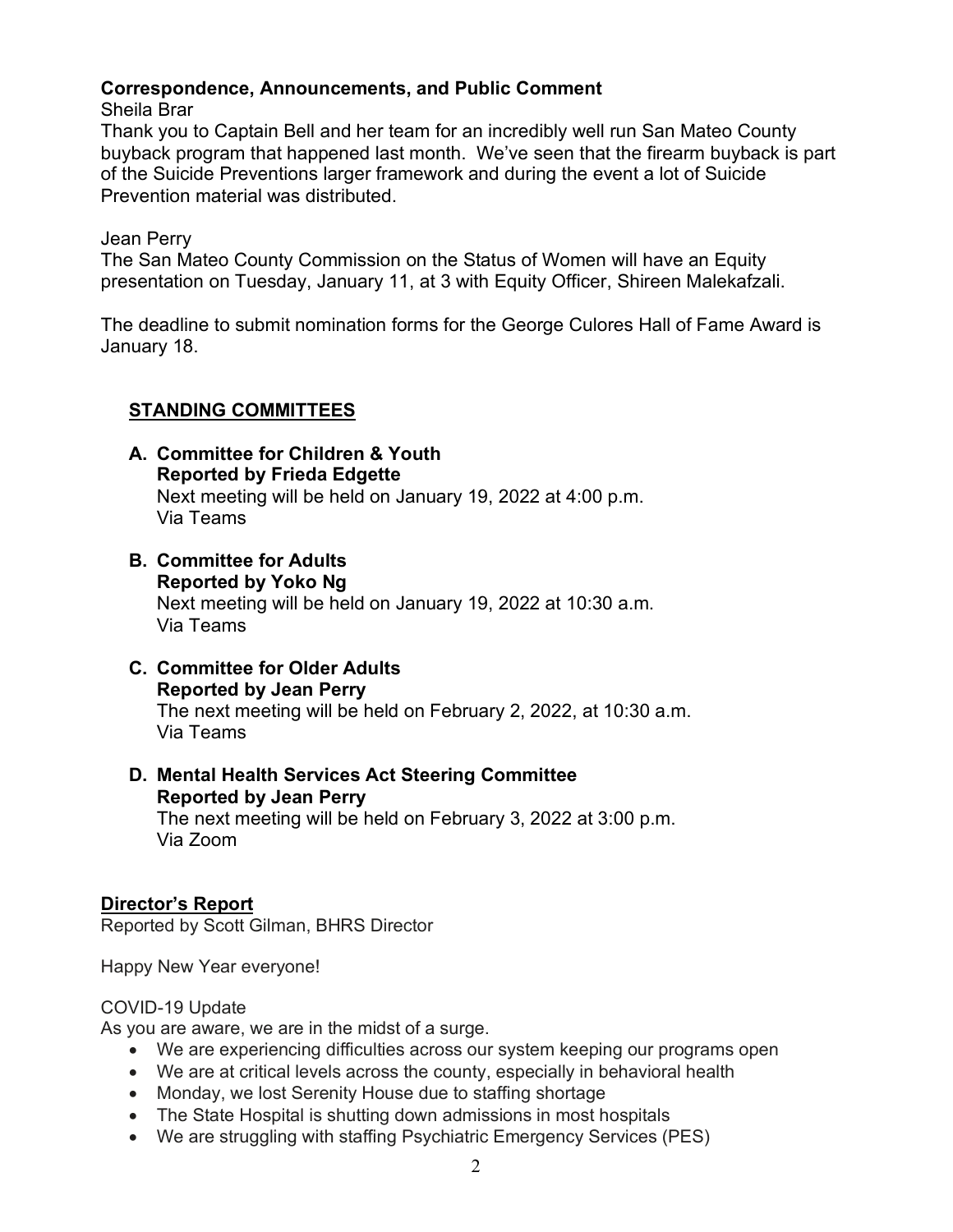- We are leaning on our contracted providers
	- $\circ$  Unfortunately, they are experiencing the same issues
- We have secured one-time funds that we are looking to push out to contracted providers
	- o This will help us with stabilization

#### Board of Supervisors (BOS)

Supervisor Don Horsley is the new President of the BOS.

- During his opening comments he spoke on his commitment to ending homelessness in our county
- As part of this effort, we listened to over 30 hours of case presentations from individuals in the community who've been working with the homeless
- The majority of the individuals have significant mental illness and/or substance use issues
- This is a great opportunity to bring recommendations forward to the county on how we can do a better job

Mayor's Mental Health Initiative

- It hasn't come together yet, they are considering Mental Health First Aid (MHFA)
- MHFA is something we can all do
- My goal is for everyone in our community to take MHFA
- Hopefully we'll move in that direction and expand the offering of MHFA

Please see the [latest issue](https://www.smchealth.org/sites/main/files/file-attachments/directors_update_2022_01.pdf?1640799929) of the *Director's Update*. Topics include:

- Mental Health Crisis Response Pilot Launches in Four Cities
- New MHSA Supportive Housing Developments
- Congratulations (Ziomara Ochoa) & Farewell (Jennifer Basler)
- Federal Funds Aim to Combat COVID 19-Related Impact
- COVID-19 Update

Find past issues [here.](https://www.smchealth.org/bhrs/directors-update)

## Public Comment

## Frieda Edgette

You described homelessness and many folks that we come across probably have severe mental illness or substance use disorder and our inability to pick them up and help, and that is a state issue. I'm curious if there is any action taking place amongst the California Association of Behavioral Health Boards/Commissions? It seems like we are not unique and being impacted by this. Just curious in terms of advocacy efforts.

A: It is hugely political, most associations that have anything to do with the rights of individuals have been very involved. The Lanterman-Petris Short Act (LPSA) has been the center of discussion.

## Frieda Edgette

In your written report you spoke about new federal funds for combating COVID-19. It was great seeing the outline of different initiatives being pursued, I'm curious how the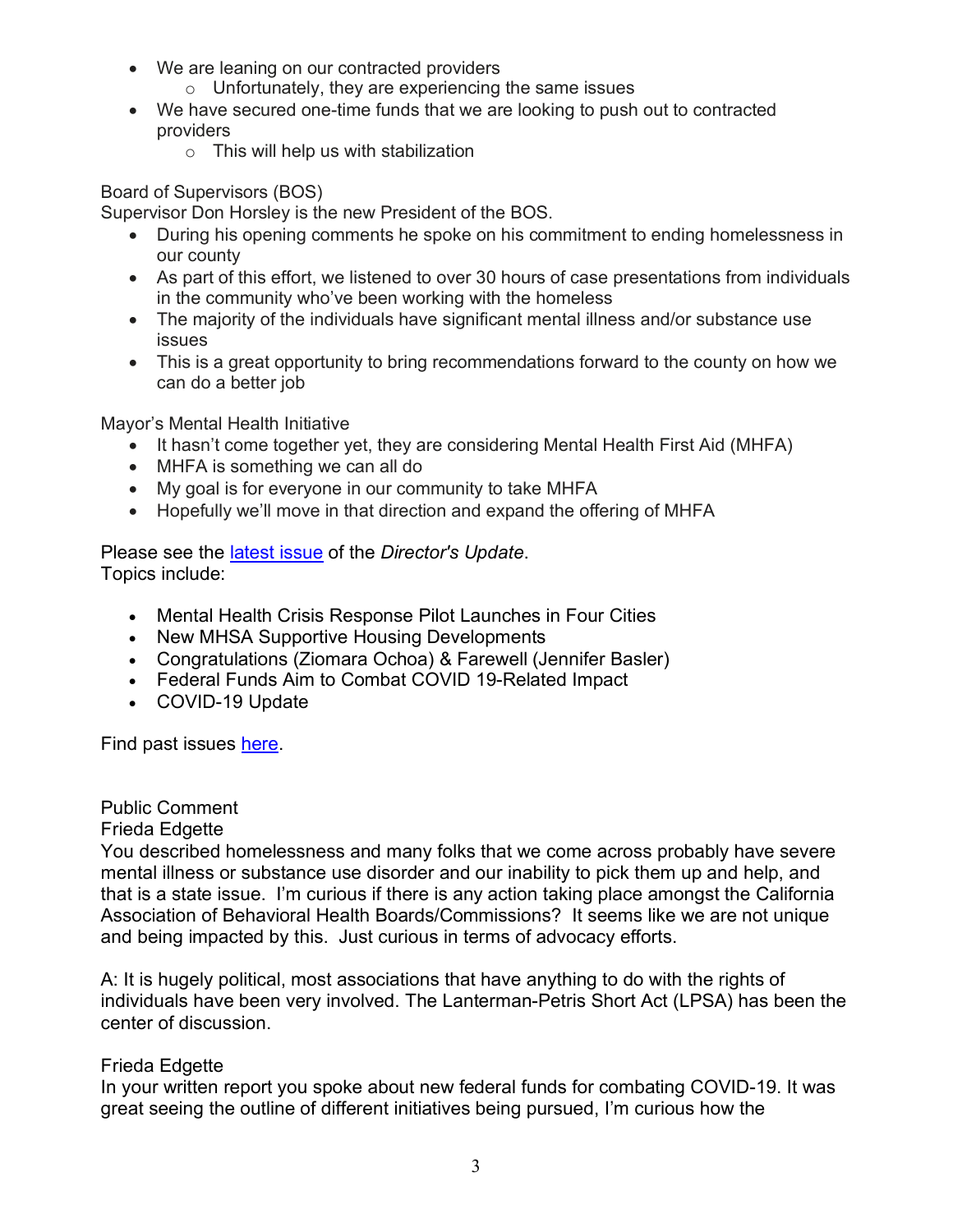Commission can stay involved or what the plan is in terms of the rollout and visualization at this stage?

A: Those particular funds are already earmarked. The block grant is targeting our substance use providers. Our staff worked directly with the providers on where they could get the most use from the funds. The best way for the commission to be involved is to let us know exactly what you want, to help prioritize where you think the funds should go.

Chris Rasmussen Is the position that Jennifer Basler vacated being filled?

A: Shirley Chu is currently doing a Work-Out of Class for the position until we find a permanent replacement.

Candice Hawley

Do you have a breakdown of the demographics of clients using PES?

A: No, but we can ask Dr. Szabo for that information if you're interested.

## Carolyn Shepard

I noticed the BOS approved the purchase of two hotels, are they hoping to be able to use them to house the homeless?

A: I do not believe anything is set in stone at this point, but it all part of the county's efforts to end homelessness.

## **Old Business**

- MHSARC Name Change/By Laws Update
	- o Substitute his/her with they/their to make it more inclusive
	- $\circ$  Change the title of the By Laws to match the name change
	- o Add Alcohol and Other Drug Services Standing Committee and to the Executive Committee (Paul Nichols volunteered to chair the committee)
	- o Public notice for all Standing Committees (will be discussed at the Executive Committee Meeting)
	- o MHSA Steering Committee participation by commission members
		- If is difficult to get involved when you can't participate in the discussion because you are member of the commission and can only discuss those topics at the commission meeting (a month later)
		- **IF** Increase the number of commissioners who are members of the MHSA Steering Committee (as long as it is less than quorum)
		- We will discuss further at the Executive Committee Meeting and invite Doris to participate

## **New Business**

- Establish New Legislative Ad/Hoc Committee
	- o The committee would speak with the BOS, elected officials, and other committee members to let them know what we do
		- There's a lot of mental health initiatives and committees in the community
		- We can build relationships with them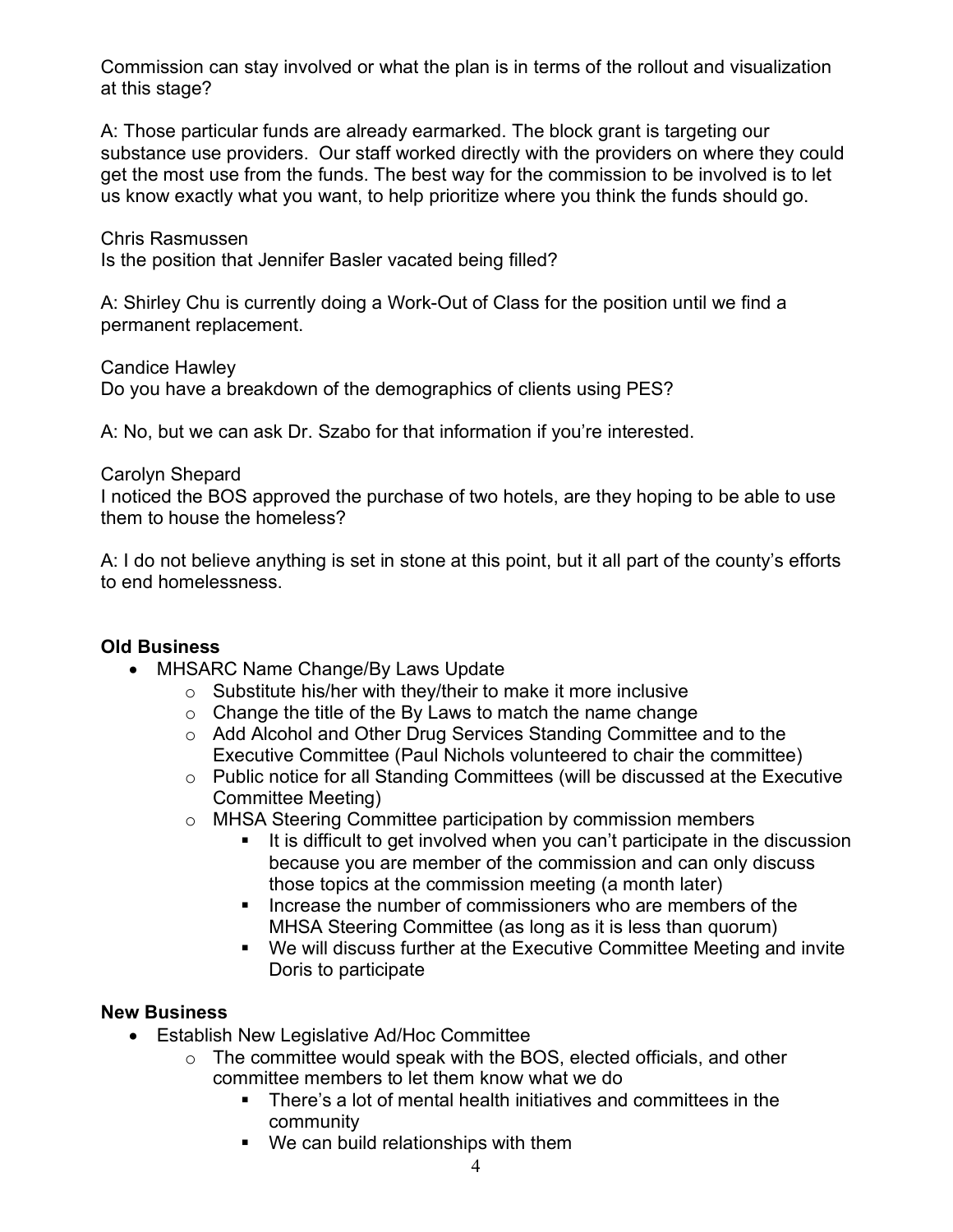**Let them know that we are here to help** 

If you are interested in participating on this ad/hoc committee, email Chantae.

## **Liaison, Task Force and Ad Hoc Committees**

## **Suicide Prevention Committee Reported by Yoko Ng**

The Suicide Prevention Committee met on Tuesday, January 4

Meeting Topics:

- 1. Suicide Attempt Data from the Emergency Department and hospital visits
- 2. Discussed topics and priorities for 2022
- 3. Mental health emergency response update

The next Suicide Prevention Meeting is Tuesday, February 1, via Zoom. The topic will be Suicide Prevention Gatekeeper Trainings and a presentation on Culturally Responsive Trainings.

## **Mental Health and Law Enforcement Partnership Reported by Chris Rasmussen**

We have an in-depth recommendation to the Board of Supervisors. I just want to clarify that we do have a roadmap out there, we didn't get a chance to discuss it because time was late, but we do have the roadmap.

The next meeting is Tuesday, February 15, 2022 at noon. If you are interested in attending the meeting, contact Chantae Rochester at [crochester@smcgov.org.](mailto:crochester@smcgov.org)

Public Comment Candice Hawley Have any of the recommendations been acted upon?

A: We are still meeting with the BOS, we're still on our journey to get this information out there and see where go with those recommendations. We do have an ad/hoc committee meeting coming up in the next couple of weeks. We will come to the full commission with our next steps.

## **Presentation**

Mental Health First Aid (MHFA) Presented by Sylvia Tang

## **Overview**

- Youth Mental Health First Aid (YMHFA)
- teen Mental Health First Aid (TMHFA)
- Discussion

Youth Mental Health First Aid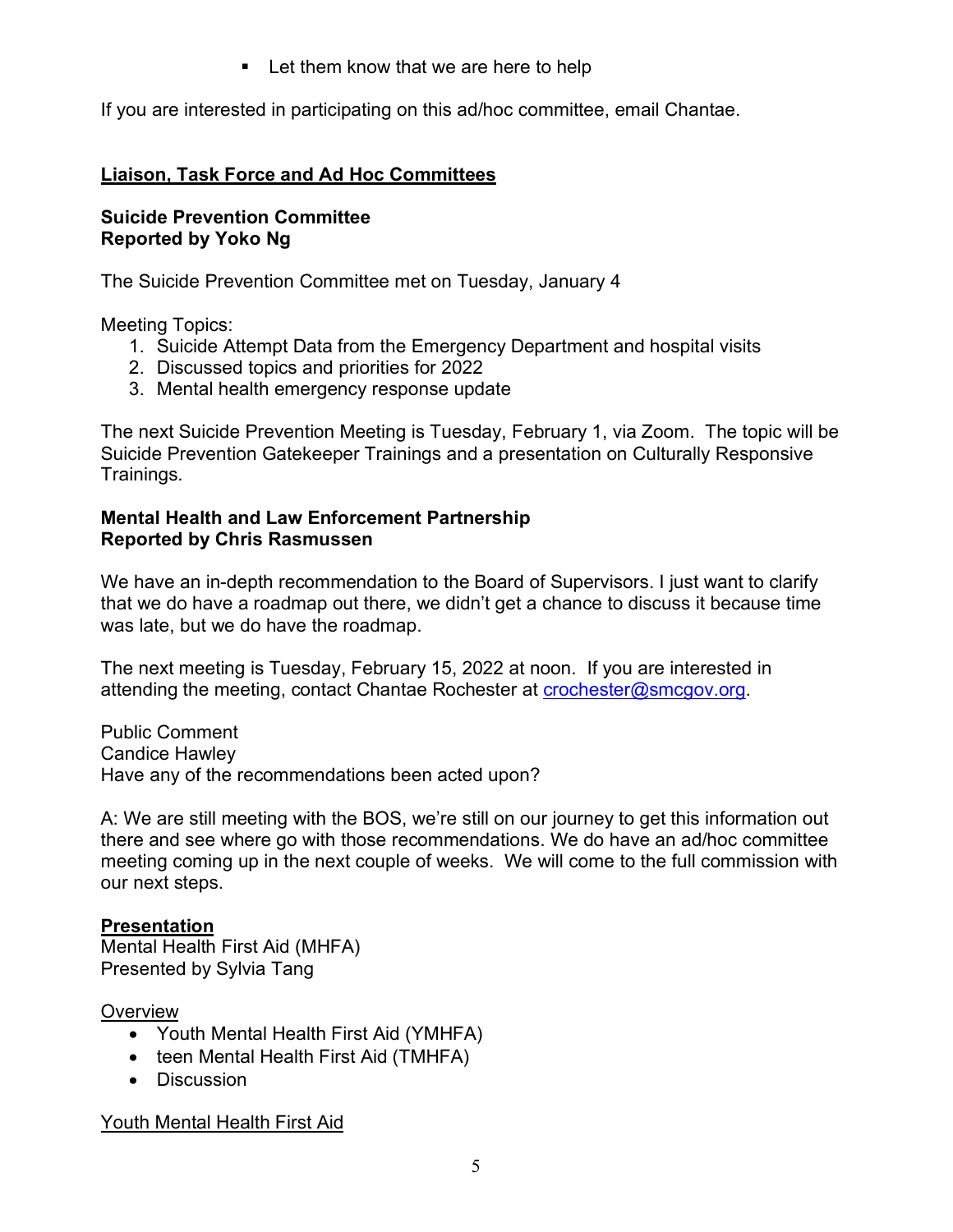- Since October 2013 2,432 individuals have completed the training
	- o 1, 775 were school and school related staff
	- $\circ$  Of school staff who participated 92.2% felt more confident to recognize the signs that a young person may be dealing with mental health/substance use challenge or crisis
	- $\circ$  Of school staff who participated 92.5% felt more confident to assist a young person who may dealing with a mental health/substance use challenge or crisis in seeking professional help

## Suicide Prevention Gatekeepers Trainings

- Be Sensitive Be Brave
	- $\circ$  1.5-2 hours
	- o Middle school age and up
- Mental Health First Aid Adult/Youth
	- o 8 hours
	- o Ages 18 and up
- Applied Suicide Intervention Skills Training
	- o 2 days
	- o Ages 15 and up

## Teen Mental Health First Aid

- Who learns/teaches?
	- o Participants
		- **Teens in grades 10-12 or ages 15-18**
	- o Hosts
		- **High schools, organizations partnering with high schools**
		- **•** Youth-serving organizations
- What's covered
	- o Signs of mental health and substance use challenges and crisis
	- o Impact of school violence and bullying on mental health
	- o How to talk to friends about mental health and substance use challenges
	- $\circ$  How to seek the help of a responsible and trusted adult
- How it's delivered
	- o In-person
		- Six 45-minute sessions or three 90-minute sessions
	- o Blended
		- **Teens complete a self-paced online session**
		- Participate in six live, instructor led sessions (video conference or inperson)
- Benefits
	- o Teens learn to support teens
	- o Evidence Based
	- o Funded by San Mateo County
	- o First TMHFA in San Mateo County
- Requirements
	- o Safety protocol in place, including responding to teens at risk of suicide and exit ticket process
	- o 10% of staff at the site trained in YMHFA
	- o Teach entire grade level (at school) and entire group of students (at youthserving organization/program)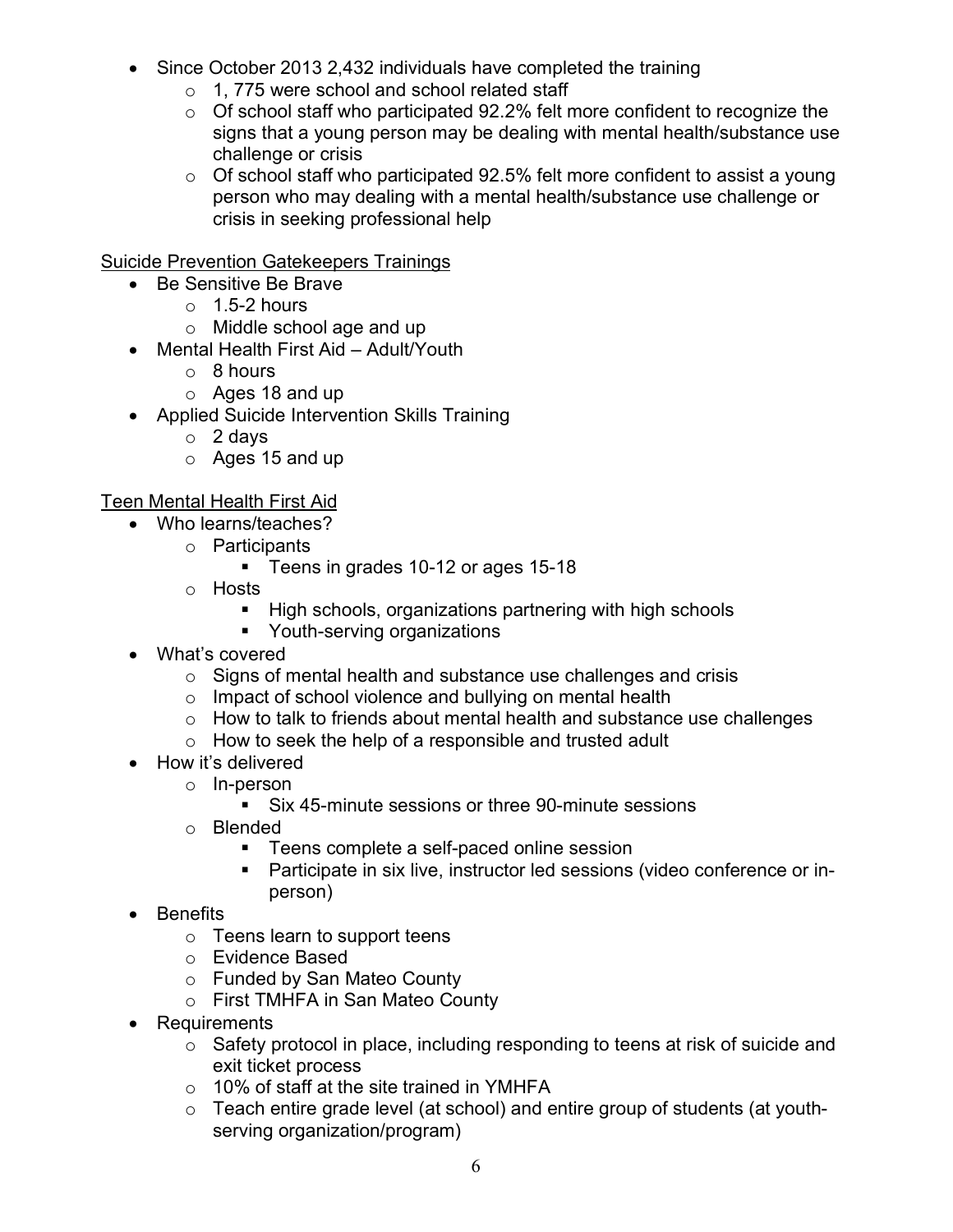- o 5-30 teens classroom taught on non-consecutive days
- o Mental health professionals in the classroom
- o Inform parents/guardians, staff and teens, including information sessions and letters to families

## Public Comment

#### Frieda Edgette

I'm looking forward to attending my first MHFA training, I look forward to learning how I can participate as a full participant or just audit whatever is the best service to the facilitators and just to congratulate you. This is exciting hearing about the rollout and it being a customized program it might be a little premature, but I'd love to hear a little more about the rollout plan and how it's being administered if we have some time.

A: It's still in the early planning stages. We are considering a pilot with a group of foster youth and we're also considering some smaller schools. We hope to have a pilot program running this year.

#### Jean Perry

I'm really happy the County is going to be supporting this training. I would say to people that have taken it before to consider taking it again.

#### Chris Rasmussen

Thank you, Sylvia, you're a rock star. Do you know when the next class is scheduled? Do you guys teach it? Or do you contract out to another agency to teach the class?

#### Yoko Ng

I can teach a private group of 10-12, it's better to create a safe space for people who know each other. It's been very difficult for me to outreach to the general public during the pandemic because it has to be virtual. My nonprofit is offering free classes. It has to be a class of 10-12 people per instructor. I will put my email in the chat if anyone is interested.

A: If this group is interested and maybe there's other commissions in the county you could combine efforts and have enough for a class, usually 15-30 we can arrange a private class for a group that size.

#### Chris Rasmussen

My question is can we have a class for just the commission so we can all go through the training together?

A: Absolutely, you can use one of our contract providers for mental health. We work with Peninsula Conflict Resolution Center, Star Vista, One East Palo Alto and some individual contractors, so we have a lot of options for instructors. We can talk offline.

#### Chris Rasmussen

What can we do to help you get the word out about MHFA?

A: I would like to sit on that for a moment but off the top of my head, just getting the word out. There are different training options, including MHFA. We just need many eyes and ears to help and take this training so just spreading the word is the first thing that comes to mind.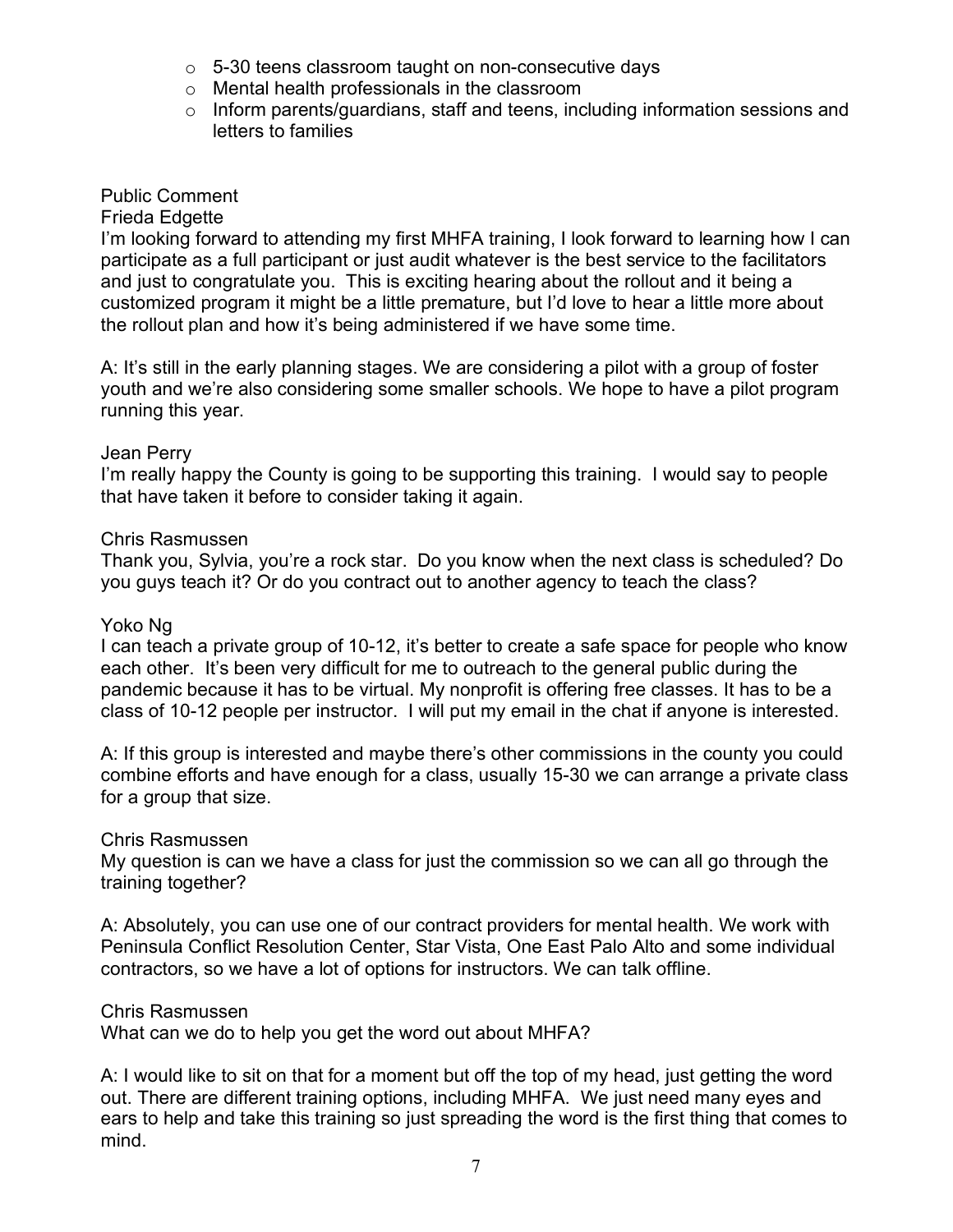Sheila Brar

If we have interested people is there a landing page that lists the contract providers that can provide the MHFA training if we have groups or individuals?

A: Right now, it's just my contact information. I am going to look into adding the contract providers so they can be contacted directly.

Cherry Leung Is there any research or recommendations on how often one should take the training as a refresher course?

A: Approximately every three years.

Frieda Edgette

Have you presented to the Youth Commission? Hudson this could be interesting for you and Katelyn working with Sylvia to get this in front of the commission for their feedback and insight in terms of where would be good places to promote the training.

A: That's a great idea, I would love to be more connected with the Youth Commission.

Hudson Fox Definitely. Can I have your contact information to share with Ellie Dolman, head of the Youth Commission?

A: You mentioned Ellie Dallman, she's with the County Manager's Office (CMO) and as Scott mentioned we're working with a few cities about rolling out this MHFA and we've talked with Peggy Jensen, Assistant County Manager, about helping each of the cities build instructor capacity so they could implement the trainings on their own, they won't have to wait us or our contract providers, they'll just have someone from their city staff to provide the training.

Candice Hawley

Thank you, Sylvia for a very thorough and informative presentation.

| <b>Meeting Adjourned:</b>                | The meeting was adjourned at 5:15 p.m. by<br><b>Sheila Brar</b>    |
|------------------------------------------|--------------------------------------------------------------------|
| <b>Next MHSARC Meeting:</b>              | February 2, 2022 from 3:30-5:00 p.m.<br><b>Virtual Meeting</b>     |
| <b>Next Executive Committee Meeting:</b> | Wednesday, January 19, 2022 at 3:00 p.m.<br><b>Virtual Meeting</b> |